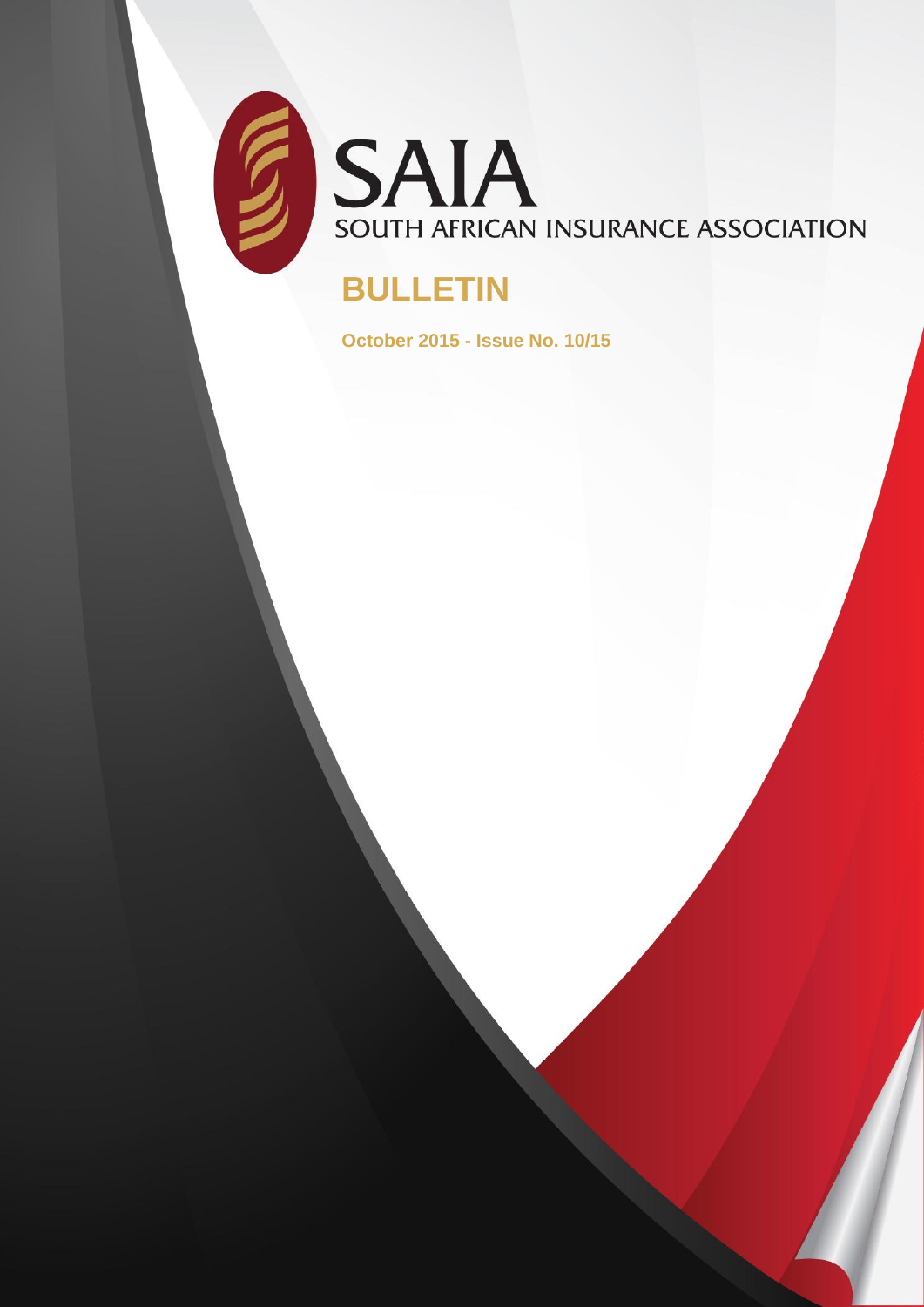

# content

| 1.1   |  |
|-------|--|
| $1.2$ |  |
|       |  |
| 2.1   |  |
| 2.2   |  |
|       |  |
| 3.1   |  |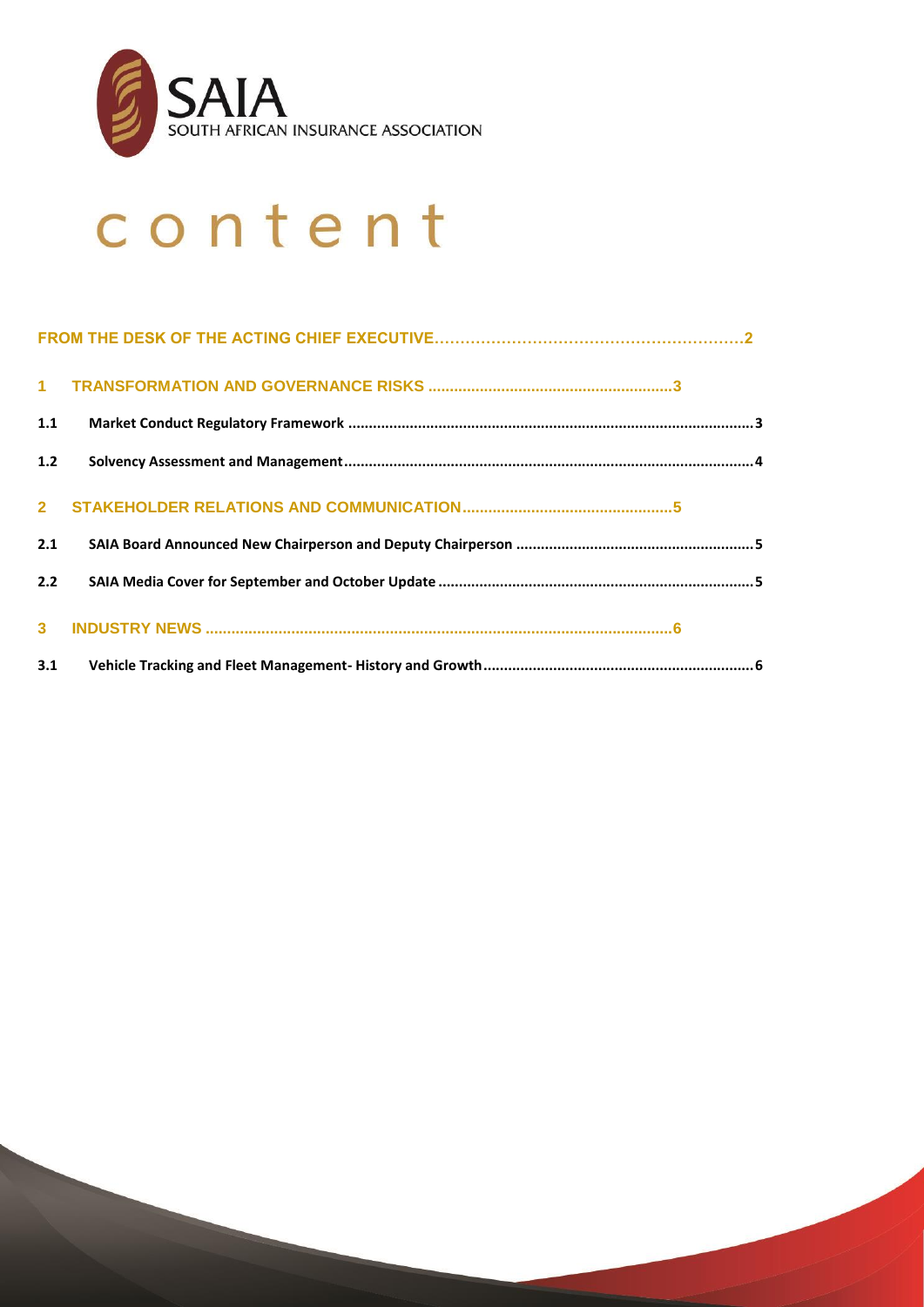# **FROM THE DESK** OF THE ACTING CHIFF EXECUTIVE

SAIA



Page  $\mathbf{\sim}$ 

During the past eighteen months SAIA went through a process of aligning itself with the call for change from our members. The need for renewal and transformation presented an opportunity to strengthen the SAIA value proposition and to re-model as an industry body that will meet the needs of all our members.

On 9 September 2015, the SAIA Board approved a new way forward for SAIA which involves a new fee structure for members, a new model for SAIA and a new relationship of collaboration with the Association for Savings and Investments South Africa (ASISA). We will move from the current executive model to a more participative model that is more collaborative with our members and various stakeholders.

We are currently in the beginning of implementing all approved changes. The new model that needs to be delivered necessitated a fresh look at our structure and resources, and we are currently in the process of restructuring to meet the changed expectations of our members and the decision by the Board. No such process is without its challenges but we are going to great lengths to ensure that we are implementing the changes in a spirit of fairness and within the framework of the law, with the assistance of experts in the field.

While we are on the subject of change, we have recently announced that the Board elected Ms Lizé Lambrechts as the new SAIA Chairperson. Ms Lambrechts is the Chief Executive Officer of Santam Limited and has been a member of the SAIA Board since January 2015. The Board also elected Mr Garikai Dhombo, Managing Director of Alexander Forbes Insurance Company Limited, as the Deputy Chairperson. Mr Dhombo has been a member of the SAIA Board since July 2010. Ms Lambrechts and Mr Dhombo took up their new positions on 26 October 2015.

We congratulate Ms Lambrechts and Mr Dhombo on their new appointments and pledge SAIA's support for them with their task of leading SAIA into the changing future.

**In this month's Bulletin** we observe the latest regulatory developments including the proposal by National Treasury for a re-organisation of the various financial sector market conduct related workgroups, committees, sub-committees and ad hoc engagements to better align ongoing work with the policy objectives articulated in their policy document entitled "Treating Customers Fairly in the Financial Sector - A draft Market Conduct Policy Framework for South Africa", while simultaneously ensuring consistency across the sector. *Read more about this on page 3.* And for an update on the upcoming Mock Own Risk Solvency Assessment (ORSA) Feedback and FSB SAM Workshops, *read page 4.*

We also examine the SAIA media coverage for September and October which looked at the impact or potential impact the spike in car hijackings may have on consumers in relation to motor insurance and how the weakening rand will impact motor insurance, this in light of October Transport Month*. Read pages 5 and 6.*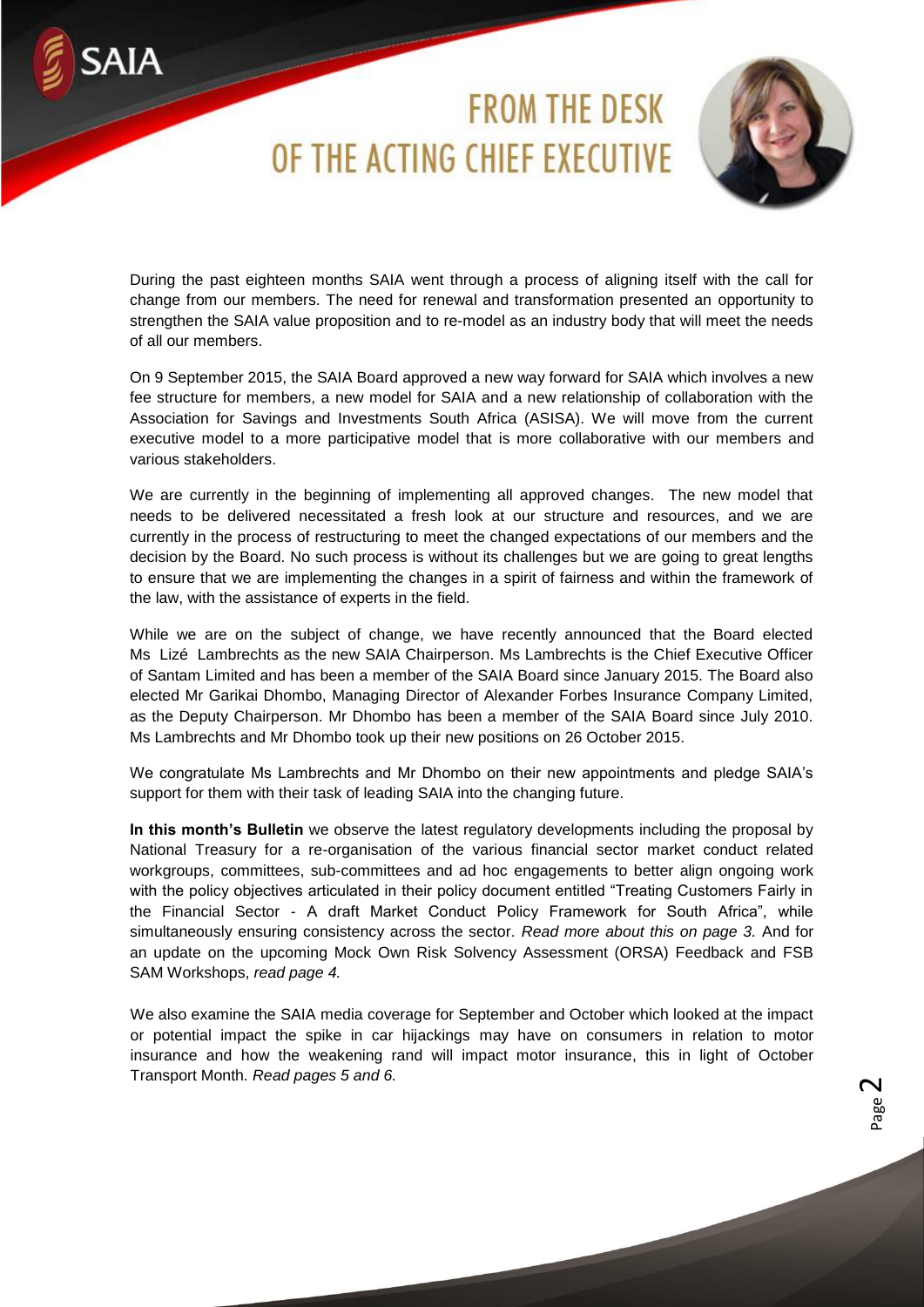

Until next month- enjoy reading.

Viviene Pearson

# <span id="page-3-0"></span>**1 TRANSFORMATION AND GOVERNANCE RISKS**

## <span id="page-3-1"></span>**1.1 Market Conduct Regulatory Framework**

## **Short-Term Insurance Industry Market Conduct Sub-Committee**

The National Treasury (NT) have proposed a re-organisation of the various financial sector market conduct related workgroups, committees, sub-committees and ad hoc engagements to better align ongoing work with the policy objectives articulated in their policy document entitled "Treating Customers Fairly in the Financial Sector - A draft Market Conduct Policy Framework for South Africa", while simultaneously ensuring consistency across the sector.

As part of the re-organisation proposal, the NT established the Market Conduct Short-term Insurance Industry Sub-Committee. The SAIA was invited to nominate members from the industry to serve on the new sub-committee. The overarching objective of this sub-committee is to identify particular market conduct and strategic risks facing the short-term insurance industry and explore mechanisms for addressing these, both from an industry and regulatory perspective.

The inaugural meeting of the newly established sub-committee took place at the offices of the Financial Services Board (FSB) on 19 October 2015. At the meeting a number market conduct risks and priorities as well as broader strategic opportunities and issues facing the short-term insurance industry were discussed and highlighted. A smaller working group comprising of individuals from NT, FSB and the SAIA was constituted and set the task of developing a first draft document capturing these various market conduct risks and broader industry objectives, in order to identify potential conduct gaps as well as areas of common ground as suggested by the members present at the meeting.

It is anticipated that the sub-committee will meet again before the end of the year to discuss and further refine the draft document with the ultimate intention of designing a workable roadmap setting out agreed objectives, deliverables and outcomes for the sub-committee.

The SAIA welcomes and supports the establishment of the new Market Conduct Short-term Insurance Industry Sub-Committee, as it creates an important platform for the SAIA, NT and FSB to constructively shape and address market conduct and broader strategic challenges facing the short-term insurance industry.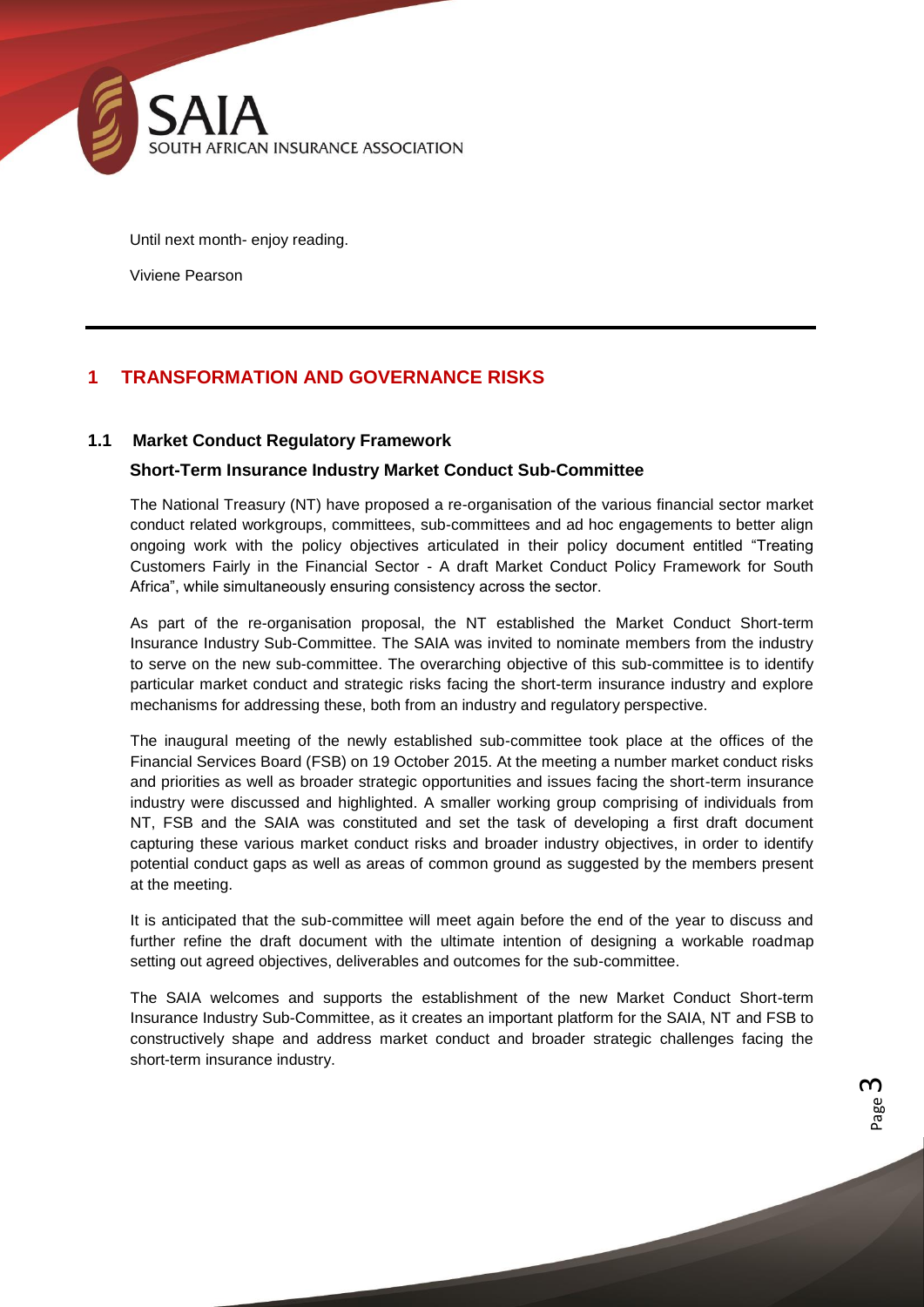

 **For more information contact Aatika Kaldine Aatika@saia.co.za**

## <span id="page-4-0"></span>**1.2 Solvency Assessment and Management**

#### **Mock ORSA Feedback and FSB SAM Workshops**

The deadline for submission for all Mock Own Risk Solvency Assessment (ORSA) reports as part of the Financial Services Board's (FSB) Comprehensive Parallel Run (CPR) exercise was 31 August 2015. The FSB are currently collating and working through the numerous and extensive submissions received.

The FSB are cognisant of the desire and urgency from the short-term insurance industry to receive feedback and further guidance relating to the ORSA submissions as soon as possible, and hence, have indicated that high-level feedback on the Mock ORSA exercise will be provided at the upcoming FSB SAM Workshops. These workshops will be taking place in Cape Town on 3 November 2015 and Pretoria on 6 November 2015 respectively.

Further topics that will be covered at the FSB SAM Workshops include:

- Taking stock of where we are in the SAM process
- Comprehensive Parallel Run feedback
- Mock Own Risk and Solvency Assessments (ORSA) feedback
- Prudential Standards and Auditing requirements
- Reinsurance Regulatory Review
- 2016 Implementation:
	- o Re-licensing process
	- o Reporting requirements
	- o Transitional arrangements

The proposed content for discussion at the FSB SAM workshops is expected to provide valuable guidance relating to a number of important SAM implementation aspects facing the industry. Most notably would be the expected feedback on the FSB's Reinsurance Regulatory Review proposals which hold a number of significant implications for insurers and reinsurers alike.

The overwhelming majority of the SAM technical developmental and design work has been completed. All efforts are being made by the FSB to ensure that the focus now shifts firmly towards concerted SAM implementation and preparation aspects.

The SAIA SAM Project Support Office (PSO) will monitor SAM implementation developments closely and continue to constructively engage with the FSB, in anticipation of the all-important 2016 SAM implementation year.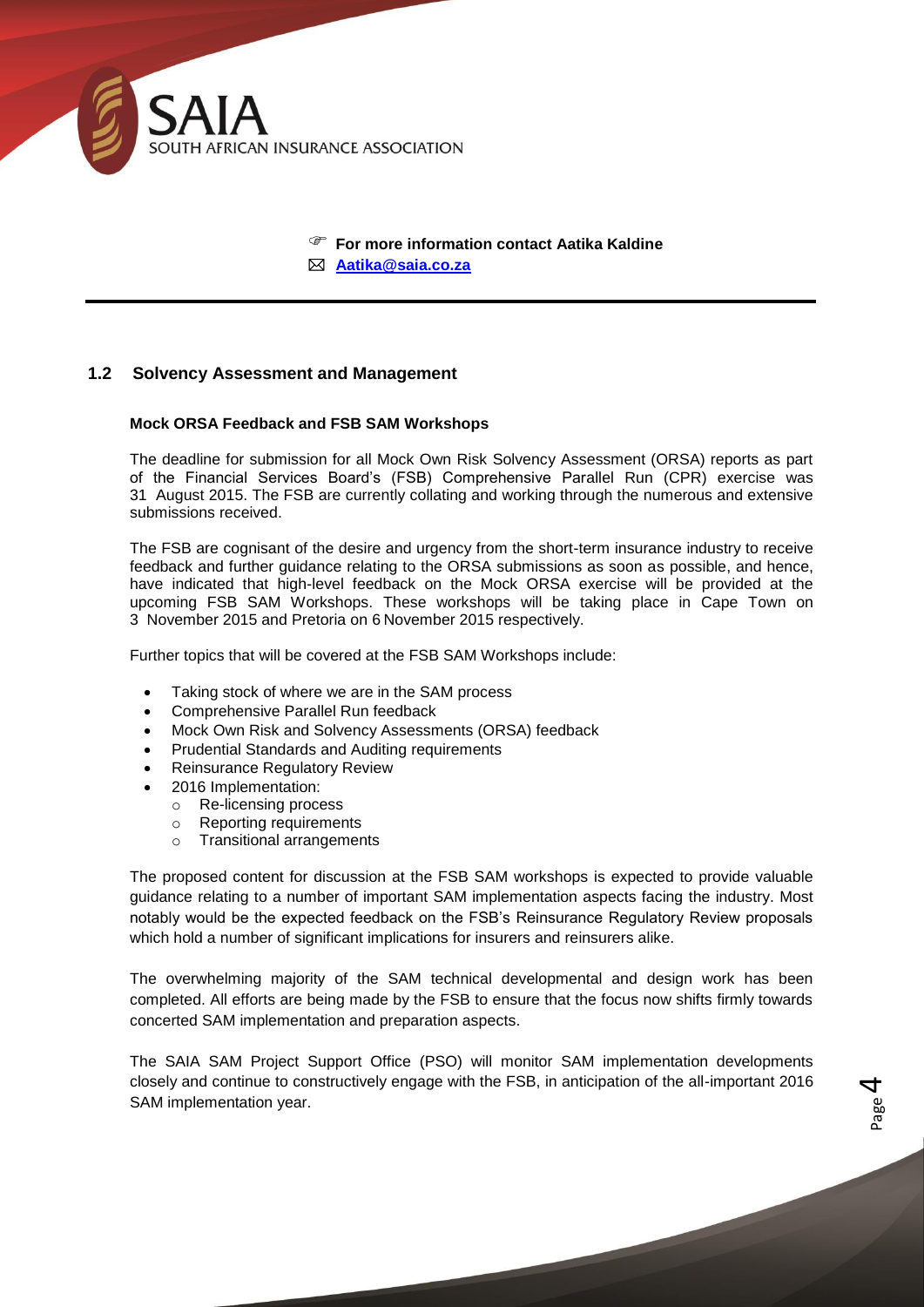

 **For more information contact Gareth van Deventer Gareth@saia.co.za**

# <span id="page-5-0"></span>**2 STAKEHOLDER RELATIONS AND COMMUNICATION**

#### <span id="page-5-1"></span>**2.1 SAIA Board Announced New Chairperson and Deputy Chairperson**

The SAIA has announced the appointment of Ms Lizé Lambrechts as the new Chairperson of the SAIA Board. Ms Lambrechts, Chief Executive Officer (CEO) of Santam Limited, has been a member of the SAIA Board of Directors since January 2015 and took up her new position as Chairperson on 26 October 2015.

Ms Lambrechts become the CEO of Santam Limited on 1 January 2015, after serving as Chief Executive of Sanlam Personal Finance for twelve years.

The SAIA board also announced the appointment of Mr Garikai Dhombo, Managing Director of Alexander Forbes Insurance Company Limited, as the Deputy Chairperson. Mr Dhombo has been a member of the SAIA Board since July 2010.

We congratulate them both on their appointments and wish them success going forward.

We also wish to take this opportunity to express our gratitude for the invaluable contributions made by the outgoing Chairperson and Deputy Chairperson of the SAIA Board, Mr Themba Gamedze and Mr Terry Ray respectively.

# <span id="page-5-2"></span>**2.2 SAIA Media Cover for September and October Update**

The release of the Crime Statistics by the South African Police Service (SAPS) in September 2015, allowed SAIA the opportunity to issue a media release that focused on the spike in car hijackings and the impact or potential impact it may have on consumers in relation to motor insurance. The media release has generated a lot of publicity for SAIA on various media channels and provided an opportunity to highlight the extreme financial risks that consumers are exposed to if they do not have comprehensive motor insurance cover in place.

In light of October Transport Month, SAIA issued a media release that focused on the impact that the weakening rand has on motor insurance and how this could impact consumers and South African businesses, specifically the motor insurance segment. We looked at how the cost of motor insurance can be more effectively managed, despite the challenges encountered as a result of currency risk and increasing levels of crime, such as several industry projects and initiatives that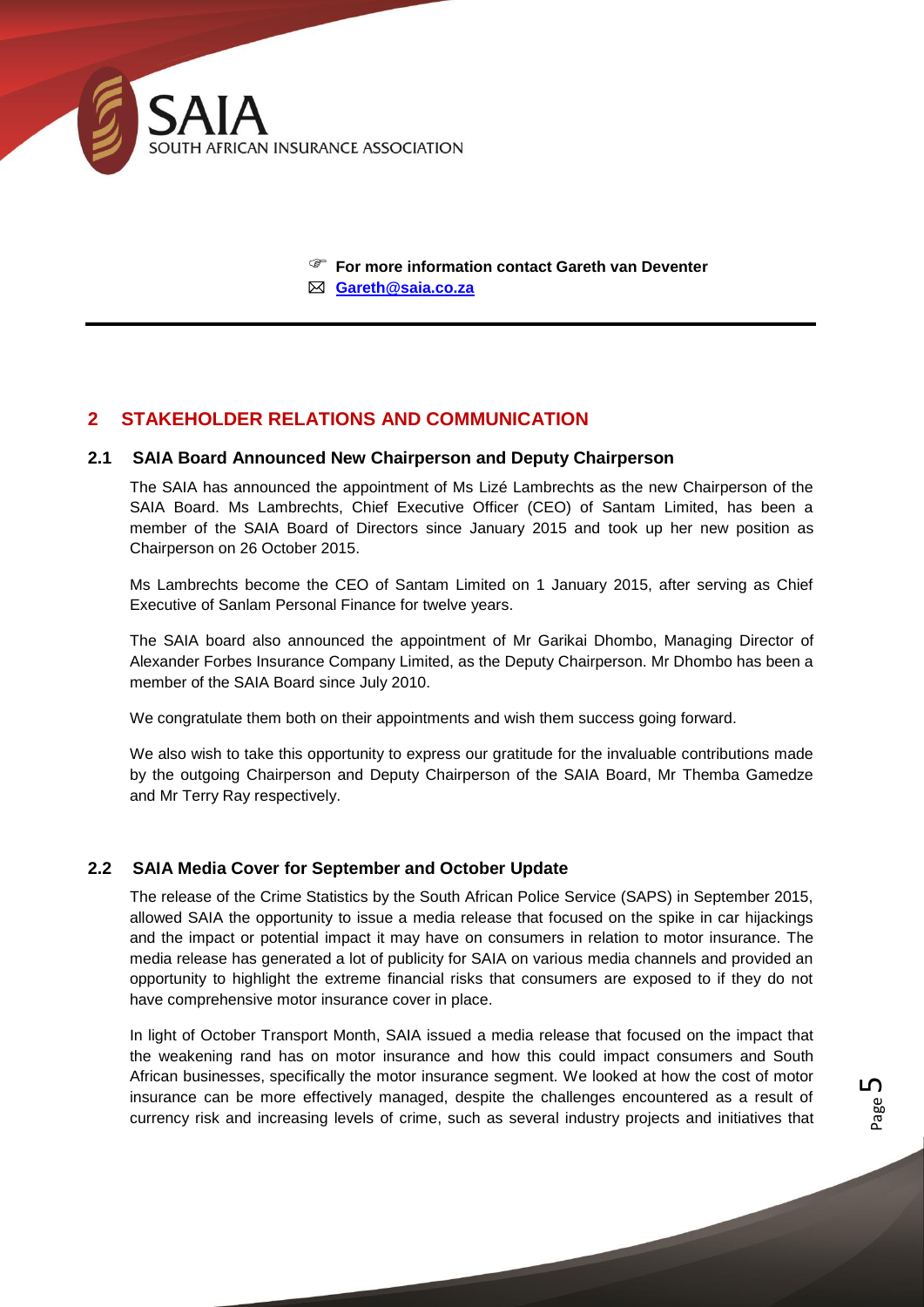

are underway to address the issue, including a call for compulsory third party motor property insurance, supply chain initiatives, the possible introduction of an insurance group rating system and the cost of vehicle parts.

**For more information contact Tessa Kerspuy**

**Tessa@saia.co.za**

# <span id="page-6-0"></span>**3 INDUSTRY NEWS**

#### <span id="page-6-1"></span>**3.1 Vehicle Tracking and Fleet Management- History and Growth**

Telematics in South Africa started from the early nineties and have evolved in many cases to be fully world leading. The initial focus and product offers were towards the recovery and protection of vehicles. The biggest users of such technologies then were transporters and fleet companies, needing to protect their vehicles and assets. Early in development the first solution providers, realised that telematics combined with GPS positioning and distance information gained, can very effectively be used for the calculating and management of the costs and operating expenses. From this the technologies termed Fleet Management Solutions developed.

Most of the biggest providers of vehicle tracking solutions also offer fleet management solutions. Fleet Management technologies uses GPS positioning and communicating of the onboard data gathered in the vehicle, via GSM, certain radio frequency (RF) networks or Satellite Communication. Each communication network with its own costs and coverage advantages; where GSM (Cellular) is based on the earth surface, with lower costs, but some dead spots with no network coverage and Satellite, with a more global coverage, but normally at slower speeds and at a higher cost.

Fleet Management technologies can also additionally collect other vehicle information, including cargo door opening, load weights, fuel usage and other relevant information, the operator may require and have specific equipment installed on the vehicle to collect that, that then also can be relayed by this communication.

The evolvement in technologies also have given rise to the development of extensive fleet management software solutions, that can integrate, combine and be used to manage and optimally use and capitalise on this loads of date.

Vehicle Fleet Management solutions in most cases are also offered and supplied as integrated system with the standard Stolen Vehicle Recovery (SVR) technologies, to additionally be of value to the vehicle and fleet owner, to protect, help monitor and serve as support system in case of vehicle recovery.